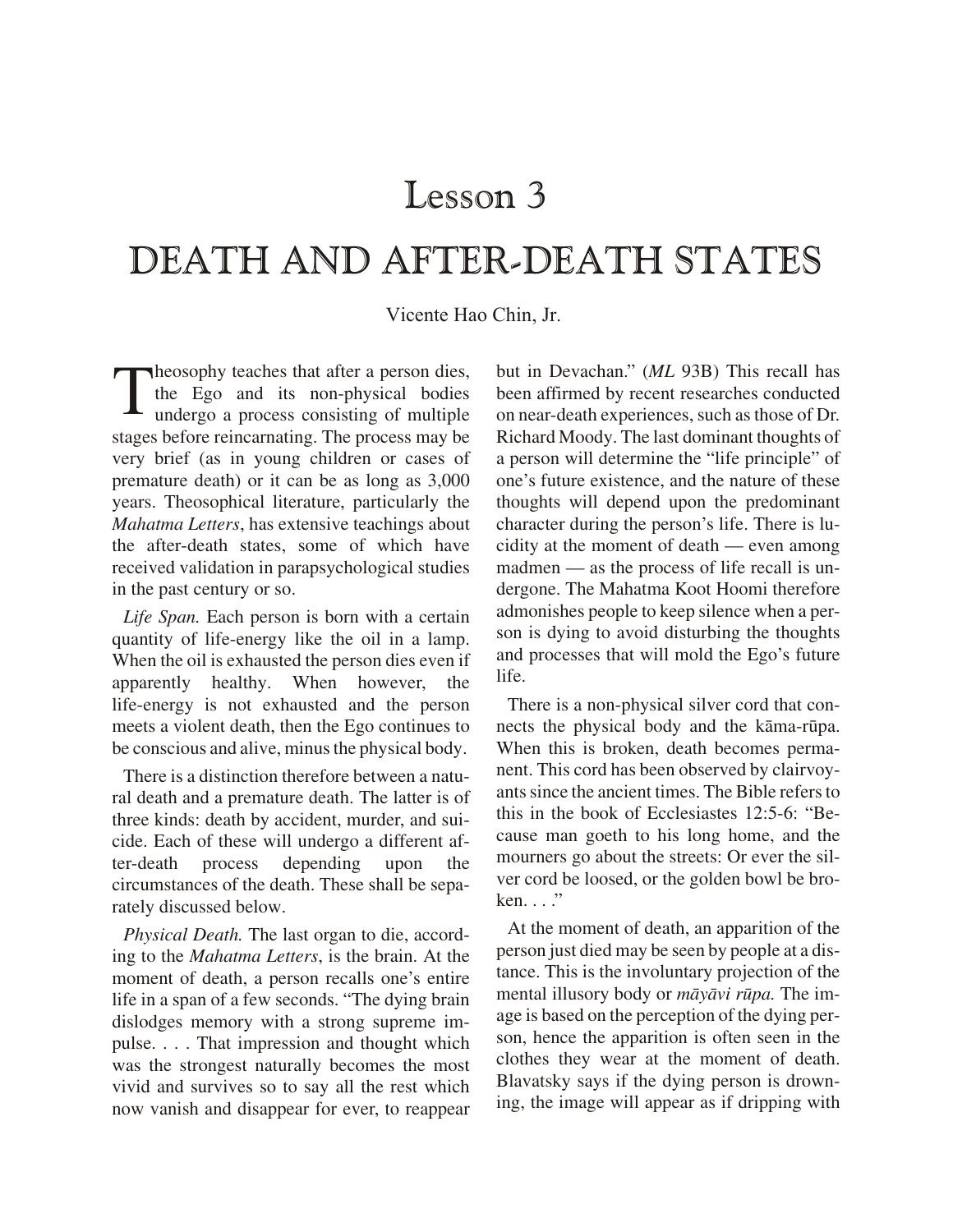#### *The Death Experience*

The experience of dying men  $-$  by drowning and other accidents — brought back to life, has corroborated our doctrine in almost every case. Such thoughts are involuntary and we have no more control over them than we would over the eye's retina to prevent it perceiving that color which affects it most. At the last moment, the whole life is reflected in our memory and emerges from all the forgotten nooks and corners picture after picture, one event after the other. The dying brain dislodges memory with a strong supreme impulse, and memory restores faithfully every impression entrusted to it during the period of the brain's activity. That impression and thought which was the strongest naturally becomes the most vivid and sur vives so to say all the rest which now vanish and disappear for ever, to reappear but in Devachan. No man dies insane or unconscious — as some

physiologists assert. Even a madman, or one in a fit of delirium tremens will have his instant of perfect lucidity at the moment of death, though unable to say so to those present. The man may often appear dead. Yet from the last pulsation, from and between the last throbbing of his heart and the moment when the last spark of animal heat leaves the body — the brain thinks and the Ego lives over in those few brief seconds his whole life over again. Speak in whispers, ye, who assist at a death-bed and find your selves in the solemn presence of Death. Especially have you to keep quiet just after Death has laid her clammy hand upon the body. Speak in whispers, I say, lest you disturb the quiet ripple of thought, and hinder the busy work of the Past casting its reflection upon the Veil of the Future.

Mahatma Koot Hoomi, *ML-93B*

water. This is different from the apparitions of dead people due to the "reflections in the astral light" and not due to the projection of the illusory body (*ML* Appendix I).

*The Separation of the Principles. To under*stand what follows after physical death, one must be familiar with the seven human principles: the physical body, the etheric double (linga arīra), life-energy (prāņa), the desire-body (kāma-rūpa), the mind (manas), the spiritual soul (buddhi) and the spirit  $(\bar{A}$ tma).

In the case of a normal death, the lowest three principles are separated from the higher four. These three are the physical body, the etheric double (linga arīra), and prāņa. There is a loss of consciousness and the entity will be in its kāma rūpa or desire body. The environment where it enters into is called *kāma-loka* or the de sire-world*.* The Ego goes into sleep and loses all recollection until it reawakens in Devachan. Those who know that they are physically dead, says the *Mahatma Letters*, are either Adepts or sorcerers. This stage in kāma-loka may last from a few hours to several years, depending upon the Ego, the nature of death, and other factors.

It then goes into a long period of "gestation" where it prepares for entry into devachan. The length of this period has been described by the Mahatma KH as dependent upon one's "spiritual stamina."

*Second death.* At the end of the gestation period, the entity will now undergo a "second death" when the lower two principles will sep-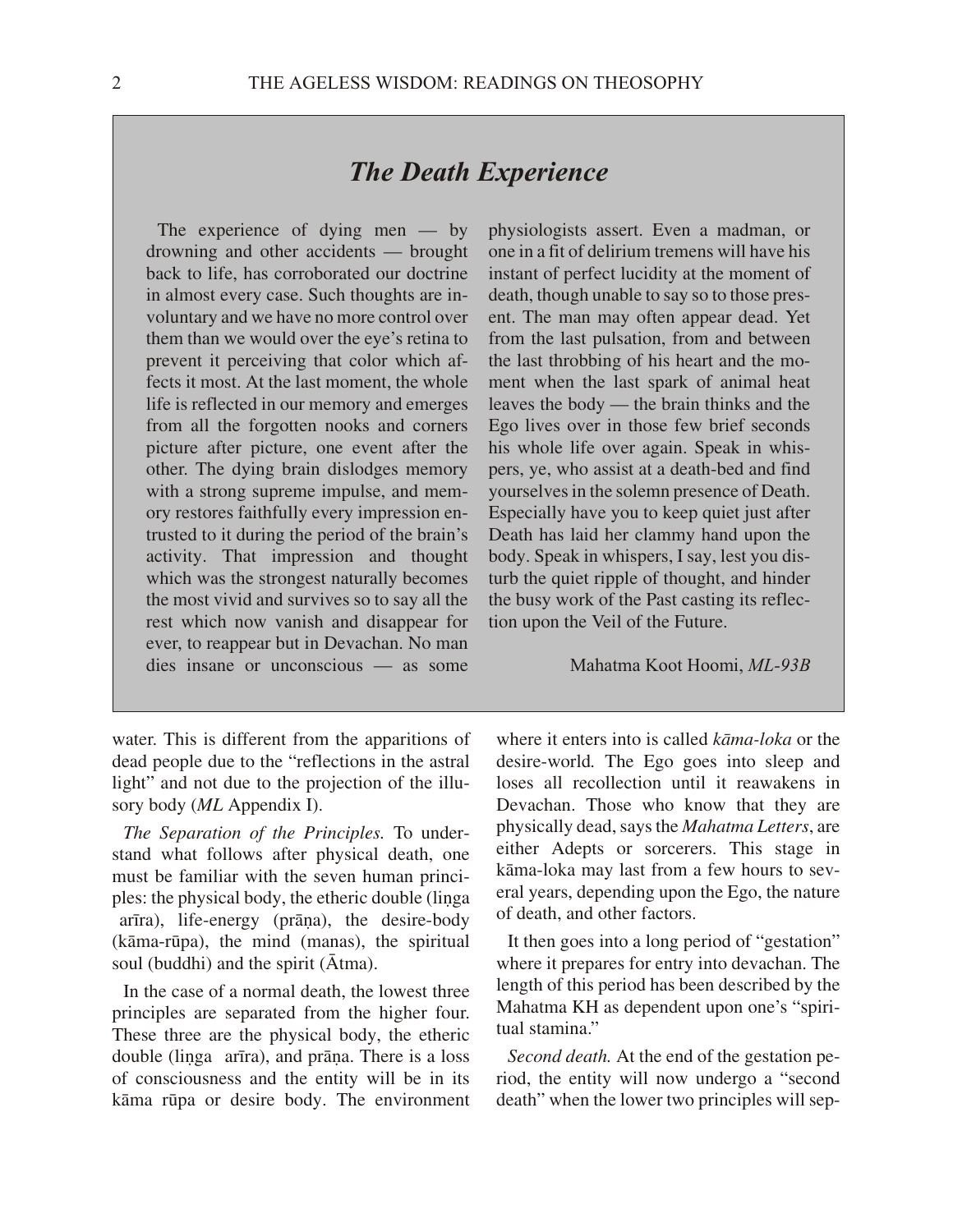### Near-Death Experiences

In recent years the testimony of hundreds of people who have experienced "clinical death" have been collected and published by medical researchers, the best known being Dr. Raymond Moody (author of *Life After Life*) and Dr. Kubler Ross (author of *On Death and Dying*).

The experiences of these people who were revived and lived to tell what happened to them when they were "dead", bear a striking similarity to those described in Theosophical literature. For most, the first experience is the passing through a dark enclosure, before their consciousness refocuses and they become aware of themselves, in a hard-to-define spiritual body, from which they watch, in a detached way, their physical body being revived on the operating table or

arate from the higher two, that is, kāma-rūpa together with the mental body will now detach from the Atma-Buddhi. In this process of separation there is a struggle that will determine how much of the mental body will go with the  $\bar{A}$ tma-Buddhi, and how much with the kāma-rūpa. Upon separation, the kāma-rūpa and mental body becomes a "shell" that will gradually disintegrate in time. These shells are the "spirits" contacted by mediumistic seances.

In very rare cases where the person is extremely selfish, the entire mental body may be drawn towards the kāma-rūpa, thus depriving the  $\bar{A}$ tma-Buddhi with the necessary vehicle for future incarnations. This is what is called a "lost" soul," an intelligent being in kāma-loka which is destined for annihilation because it is no longer linked to its immortal source, the  $\bar{A}$ tma-Buddhi. When the wickedness is of a "spiritual, refined" nature, such a soul goes to Avichi, the antithesis of Devachan, which is often said to be the earth itself. The lost soul may still retain a lot of

rescued from a wrecked car. Many then find themselves in a world of light and freedom in which they meet a "being of light" which epitomizes perfect understanding and perfect love. Often they experienced an incredibly vivid instant review or replay of their lives and understand that they must return to complete the unfinished business of this incarnation. Many were reluctant to do so and all testified (including the actor Peter Sellers and other well-known persons) that the experience completely changed their lives. They no longer had any fear of death and understood that, from this time on, their mission was to cultivate love for others and to go on learning, to the end of life.

From "Life After Death," Theosophical Society in New Zealand. Http://www.theosophy.org.nz/Publications /Pamphlets/LifeAfterDeath.html

life-energy, however, and can even incarnate again and again until its vitality is exhausted. As a shell, it may also become a Dweller of the Threshold that gets attracted to a new personality that is formed by the former parent Ego (Ātma-Buddhi). There is still a possibility of re-linking between the soul and its parent Ego when there is the slightest spark of repentance in it. Lost souls that become non-entities, however, and which do not deserve Avichi, slid down to the Eighth Sphere, a globe denser than the earth and is spoken of as the "furnace of nature" where the materials of the soul are recast for future development.

Devachan. The purer part of the mental body that goes with the  $\bar{A}$ tma-Buddhi is the Ego that will reincarnate in a subsequent life. After the "second death" the Ego enters into the Devachanic state which is blissful, where no traces of sorrow can enter. It is oblivious of what is happening in the physical world. The Ego may stay in Devachan for ten to thirty cen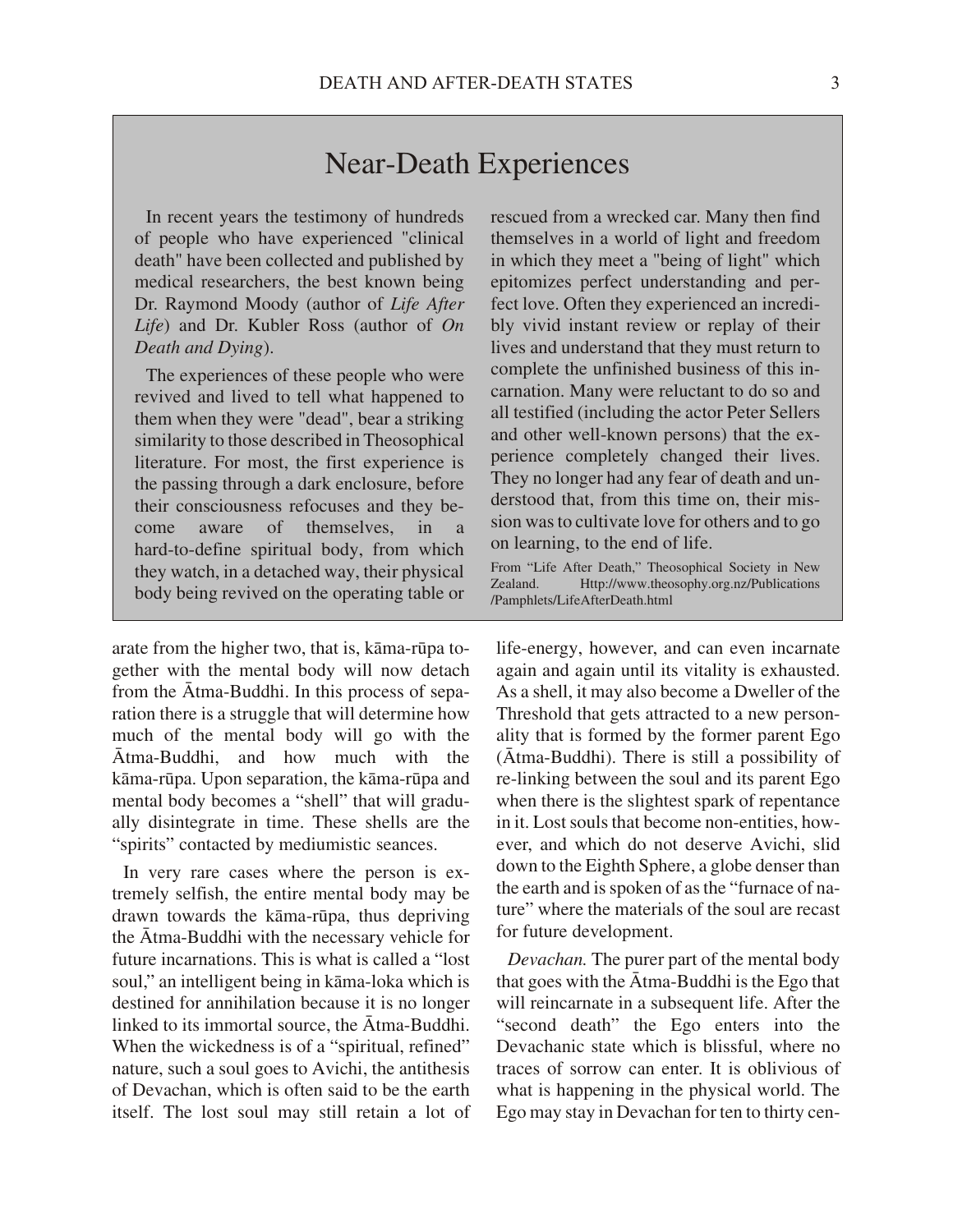turies, depending upon the wealth of experience of the preceding physical life. Devachan however is not the same as the heaven of Christians. It is a subjective state where the unfulfilled yearnings of the Ego are realized.

When the Ego enters Devachan, the shell which is left behind develops "a kind of hazy consciousness of its own from what remains in the shadow of personality." (*ML* 93B)

*With premature deaths* –<br>accident, murder, and<br>suicide the fates of the Eo  *ac ci dent, mur der, and sui cide the fates of the Egos af ter death are dif fer ent. Their death-hour has not come, and their reservoir of life-energy has not been ex hausted.*

When the devachanic rewards come to an end, the ego then forms another mental and emotional vehicle drawn from the life-atoms of the preceding life. These atoms, also called tanhic elementals, await the Ego as it leaves Devachan, and will determine the type of personality the Ego will have in the succeeding life. (*ML* 93b)

*Premature deaths.* With premature deaths accident, murder, and suicide the fates of the Egos after death are different. Their death-hour has not come, and their reservoir of life-energy has not been exhausted. They are not actually "dead" but only have lost their physical bodies as a vehicle. They may retain consciousness and can hence communicate with the living. They are also called Elementaries, Earthbound souls, or "Earth-walker."

The *Mahatma Letters* mention that the after-death states of those who died prematurely differ according to the circumstances of their death. Those who died of accidental death and which are "good and innocent Egos" will have no recollection of the accident and enter into a sleeping state (with happy dreams or without)

until the time of its natural death. When they do dream, they "move and live among their familiar friends and scenes." Those who die due to fits of temporary insanity similarly go into a state of slumber.

Those which are sensual and selfish, on the other hand, "suffer all the tortures of a horrible nightmare," and will wander about and drawn by mediums who open up opportunities for gratifying their desires. The extreme cases become Pi  $\bar{a}$ chas or virtual demons that incite living human beings to crimes. "The majority — neither very good nor very bad, the victims of accident or *violence* (including murder) some *sleep*, others become *Nature pi āchas*, while a small minority may fall *victims* to mediums and derive a new set of skandhas from the medium who attracts them." (*ML* 76)

Suicides, who tried to escape their suffering, only find themselves still alive and conscious without a physical body, regretting their actions, and thus suffer with intensity.

The *Mahatma Letters* specifically mentions the case of Guiteau, the assassin who killed President Garfield, and who was later executed. "Guiteau is gone into a state during the period of which he will be *ever firing at his President*, thereby tossing into confusion and shuffling the destinies of millions of persons; where he will be *ever tried* and *ever hung*. Bathing in the reflections of his deeds and thoughts — especially those he indulged in on the scaffold." (*ML* 70-C)

*Communication with dead.* As a general rule, communication with the dead is not possible due to the unconscious state of the Ego in kāma-loka. Later, when the Ego awakens in Devachan, the gap between Devachanic consciousness and normal consciousness prevents such contact. However, there are exceptions to this rule, such as the following:

A. When the person died prematurely, such as in accident, murder or suicide. Under these cir cum stances, while the after-death states are